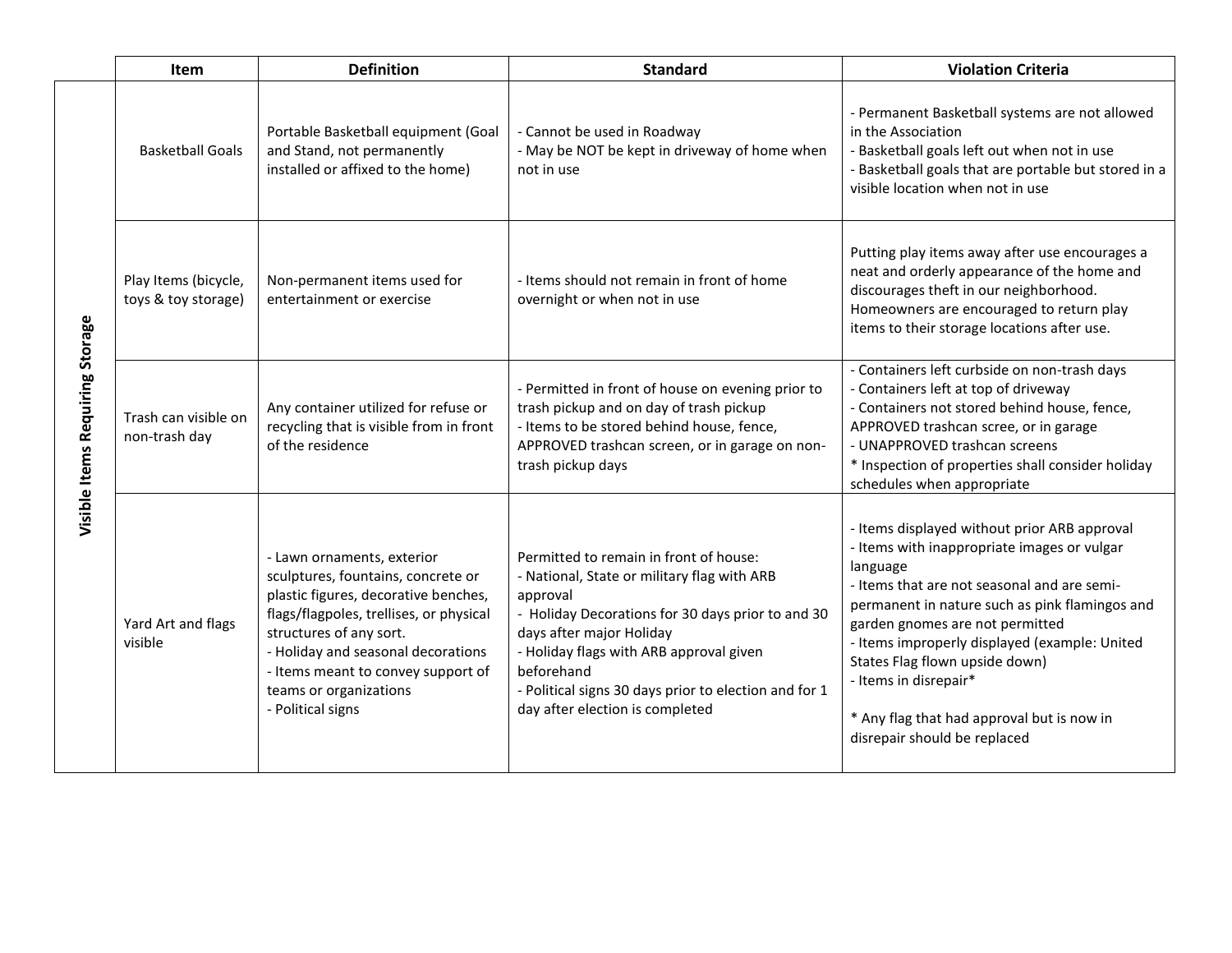|         | Misc items<br>(ladders, tools, etc.<br>storage)            | Items that are not part of the<br>normal appearance of the residence;<br>may include:<br>- Ladders<br>- Tools<br>- Storage not covered under POA<br>shed guidelines<br>- Hoses<br>- Portable Sprinklers | - Items used in maintenance of home cannot be<br>permanently stored in a location visible from the<br>front of residence<br>- Exception may be made for Items such as hose<br>reels if they are consistent with the appearance<br>of the home and have ARB approval | - Items left in visible area for two consecutive<br>weeks<br>- Permanent items that do not have ACC approval                                                                                                                          |
|---------|------------------------------------------------------------|---------------------------------------------------------------------------------------------------------------------------------------------------------------------------------------------------------|---------------------------------------------------------------------------------------------------------------------------------------------------------------------------------------------------------------------------------------------------------------------|---------------------------------------------------------------------------------------------------------------------------------------------------------------------------------------------------------------------------------------|
|         | Window AC units in<br>home or garage                       | All Carolina Bay homes have whole<br>home AC units installed as a<br>standard option so window AC units<br>should not be required more than<br>temporarily (as when home AC<br>system is under repair)  | - No permanently installed window AC units are<br>permitted<br>- Temporary installations may be permitted if<br>home AC system is under repair*<br>* Temporary installations may be granted by the<br>ARB through an email request                                  | - Permanently installed window AC units<br>- Window AC units installed temporarily for home<br>AC repairs for which ACC was not notified<br>- ARB approval required for any installation not<br>covered in this section               |
|         | Parking on Street                                          | Parking of cars and non-commercial<br>trucks on the City roads                                                                                                                                          | - Vehicles parking on street during the day must<br>follow all City signage.                                                                                                                                                                                        | - Overnight parking is not permitted<br>- RVs, boats, boat trailers, trailers, and<br>commercial vehicles cannot be parked on street                                                                                                  |
| Parking | Parking of motor<br>vehicles on areas<br>other than street | Permissible locations for parking of<br>motor vehicles                                                                                                                                                  | - Vehicles are permitted to be parked on street<br>DURING THE DAY, driveway or garage<br>- Exceptions permitted for maintenance or<br>loading and unloading; parking for this purpose<br>for longer than a day requires notification to the<br>ARB                  | - Vehicles that are parked on the lawn of a lot<br>- Blocking sidewalks is not permitted<br>- Commercial vehicles cannot be parked in view<br>overnight<br>- RVs/Campers/Trailers (camper trailer, box<br>&flatbed) are not permitted |
|         | RV/Camper/Trailer<br>(Box & flatbed) in<br>garage          | RV/Camper/Trailer parked within<br>structures on property                                                                                                                                               | - Must be stored within enclosed garage<br>- Garage door must be able to close with<br>RV/Camper/Trailer fully contained inside                                                                                                                                     | - Stored other than in enclosed garage<br>- Garage door unable to close or portions of<br>RV/Camper/Trailer protruding from structure                                                                                                 |
|         | Vehicles in<br>driveway<br>obstructing<br>sidewalk         | Vehicles parking in driveway across<br>area of sidewalk pass through<br>(where sidewalks are installed in<br>community)                                                                                 | - Sidewalks should be unobstructed so that<br>strollers or baby carriages, or two people walking<br>side-by-side may pass without difficulty                                                                                                                        | Homeowners are encouraged to be considerate<br>of pedestrians utilizing the sidewalks                                                                                                                                                 |
|         | Weeds in beds or<br>lawn                                   | A weed is a plant considered<br>undesirable in a particular situation,<br>"a plant in the wrong place".<br>Examples commonly are plants<br>unwanted in human-controlled<br>settings.                    | No weeds should be visible from curbside                                                                                                                                                                                                                            | - Presence, except after periods of heavy rain;<br>some common weeds include, but are not limited<br>to:<br>- Dandelions<br>- Clover<br>- Crabgrass                                                                                   |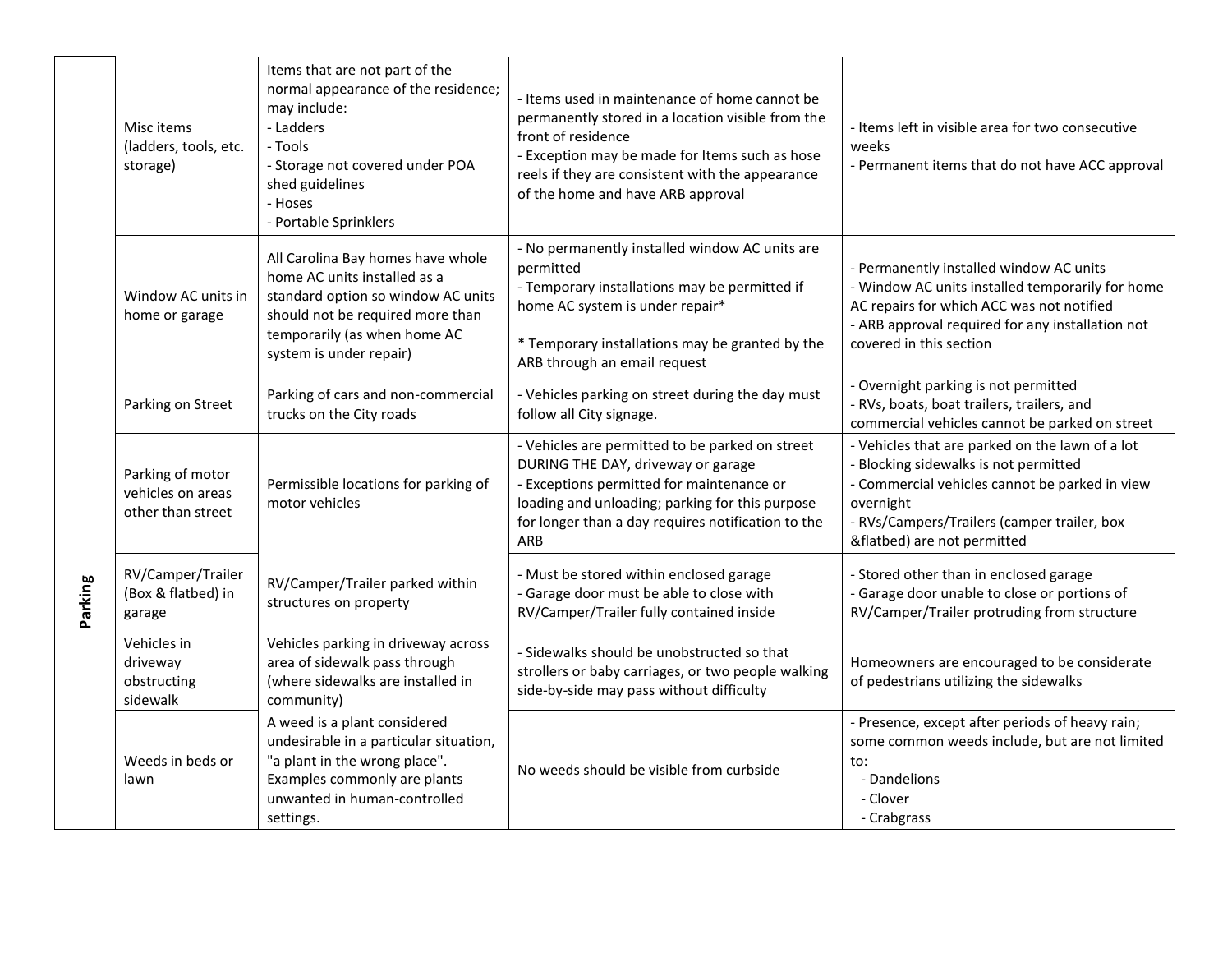| Lot Maintenance | Weeds in beds or<br>lawn                                    | A weed is a plant considered<br>undesirable in a particular situation,<br>"a plant in the wrong place".<br>Examples commonly are plants<br>unwanted in human-controlled<br>settings. | No weeds should be visible from curbside                                                                                                                                                                                                                                                    | - Presence, except after periods of heavy rain;<br>some common weeds include, but are NOT<br>limited to:<br>- Dandelions<br>- Clover<br>- Crabgrass                                                                                                                                                                                                                                          |
|-----------------|-------------------------------------------------------------|--------------------------------------------------------------------------------------------------------------------------------------------------------------------------------------|---------------------------------------------------------------------------------------------------------------------------------------------------------------------------------------------------------------------------------------------------------------------------------------------|----------------------------------------------------------------------------------------------------------------------------------------------------------------------------------------------------------------------------------------------------------------------------------------------------------------------------------------------------------------------------------------------|
|                 | Turf maintenance<br>(mowing, bare dirt)                     | Turf: grass and the surface layer of<br>earth held together by its roots.                                                                                                            | - Continuous grass surface broken only by<br>designed landscaping<br>- Grass surface regularly maintained and<br>consistent in appearance                                                                                                                                                   | Presence, except after periods of heavy rain, of:<br>- Areas of growth where grass has "gone to seed"<br>- Bare areas<br>- Areas of discoloration or dead grass<br>- Grass clippings left on sidewalk or street<br>- Leaves left on lawn for more than a week                                                                                                                                |
|                 | Lawn & bed edging                                           | Borders of definition between<br>hardscape (elements such as rocks,<br>edging material and pavement) and<br>softscape (natural elements such as<br>plants and mulch)                 | Borders between landscaping elements should be<br>clearly defined except in such cases where the<br>borders are designed to blend (such as with plant<br>overhangs)<br>Mature Trees (diameter over 6 inches) are<br>exempted from requirement to have landscaping<br>defining their borders | Presence, except after periods of heavy rain, of:<br>- Grass or other plants growing over borders<br>- Grass or other plants growing over hardscape<br>materials except as designed and approved<br>through the ARB process<br>- Trees and other "Monuments" within the yard<br>that do not have landscaping to define their<br>borders (as with grass growing up to the trunk of<br>a tree) |
|                 | Tree and bush<br>maintenance<br>(trimming, dead<br>removal) | Responsibility to maintain a<br>landscaped area                                                                                                                                      | - Dead trees & bushes should be removed<br>- Tree branches should not interfere with<br>pedestrians on sidewalks<br>- Trees and bushes should be uniform in<br>appearance                                                                                                                   | - Branches of trees overhanging sidewalks<br>- Dead trees or bushes<br>- Unevenly trimmed or untrimmed trees or<br>bushes                                                                                                                                                                                                                                                                    |
|                 | Adequate<br>mulch/pine straw<br>in beds                     | Softscape materials such as Pine<br>Straw or Mulch used to beautify and<br>present a uniform appearance of the<br>surface of landscaped beds                                         | Softscape materials within a bed should be:<br>- Fresh in appearance (not faded or discolored)<br>- Cover the surface area so that the soil cannot be<br>seen from the sidewalk                                                                                                             | Presence between April and November, except<br>after periods of heavy rain, of:<br>- Mulch or pine straw showing bare patches<br>greater than 6 inches in greatest dimension<br>- Materials not included in the approved<br>materials list or approved through the ARB                                                                                                                       |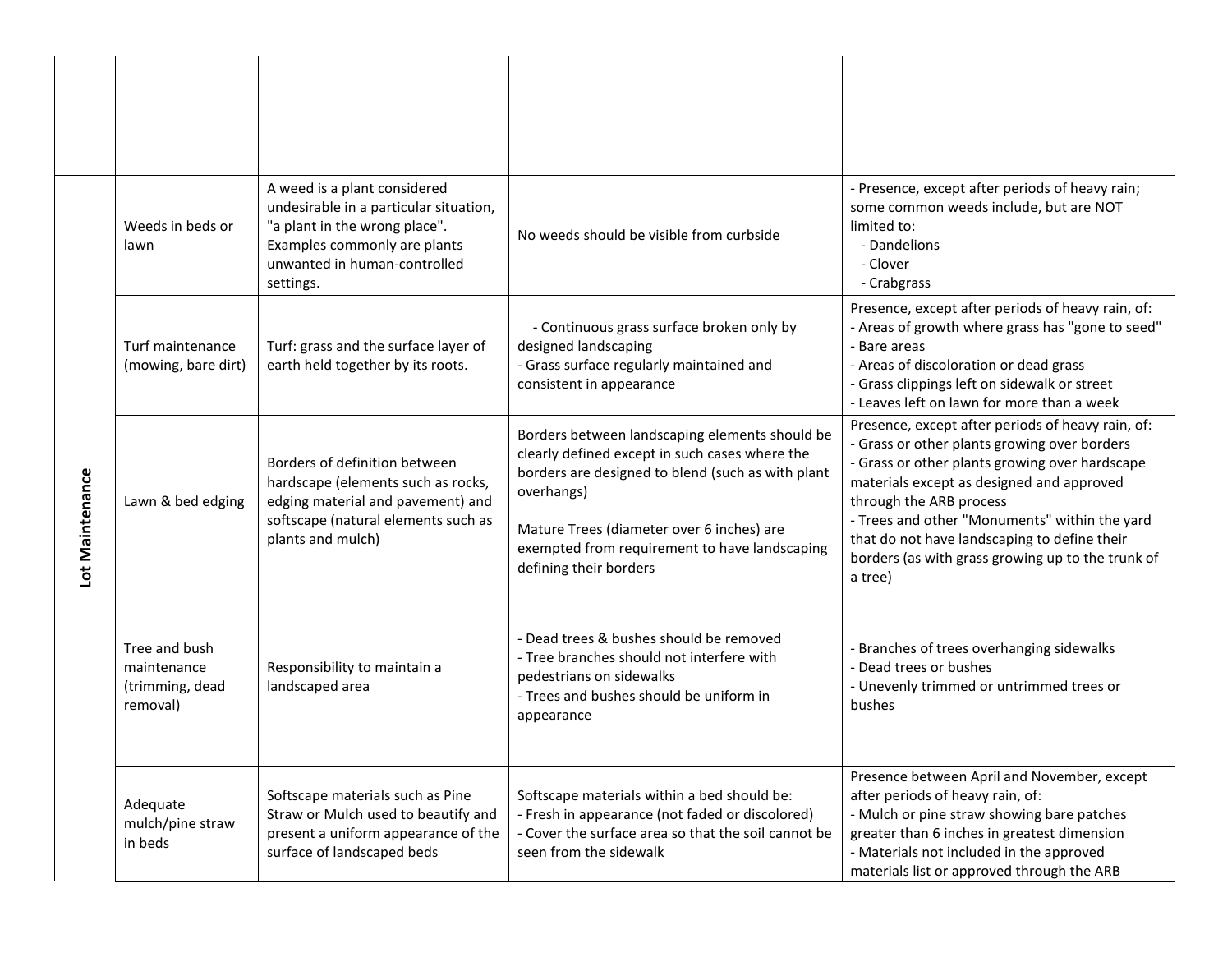| Home Siding                                | Building materials applied to the<br>exterior surfaces of a home                                                                   | - Siding should have a consistent appearance over<br>the entire exterior of the home<br>- Siding should be free of dirt and discoloring<br>materials such as mold<br>- Siding color should not be faded<br>- Siding should be structurally sound with<br>consistent lines throughout exterior                                                                                                                                                                                                  | Presence, except during Spring pollen season, of:<br>- Inconsistent coloring across exterior of home<br>- Dirt or mold on exterior of home<br>- Discoloration of exterior of home<br>- Inconsistent lines or "melted" appearance |
|--------------------------------------------|------------------------------------------------------------------------------------------------------------------------------------|------------------------------------------------------------------------------------------------------------------------------------------------------------------------------------------------------------------------------------------------------------------------------------------------------------------------------------------------------------------------------------------------------------------------------------------------------------------------------------------------|----------------------------------------------------------------------------------------------------------------------------------------------------------------------------------------------------------------------------------|
| Trim on siding and<br>exterior of home     | - Designed trim pieces installed with<br>siding to provide borders<br>- Trim for windows, doors, and<br>porches/structures of home | Problems with siding, house trim, outdoor<br>fixtures such as lamps, or fences should not be<br>noticeable from the curbside.                                                                                                                                                                                                                                                                                                                                                                  | Presence of problems visible from curbside such<br>as:<br>- Broken sections or cracks<br>- Discoloration<br>- Dirtiness<br>- Mismatch to other trim pieces and/or areas of<br>the structure<br>- Unapproved modifications        |
| Fixtures on home                           | Lights, electrical outlets, door<br>handles and hinges on exterior of<br>home                                                      | Exterior fixtures should be clean and functional                                                                                                                                                                                                                                                                                                                                                                                                                                               | Presence of problems visible from curbside such<br>as:<br>- Dirty or discolored fixtures<br>- Broken or damaged fixtures<br>- Fixtures that visibly non-functional (such as<br>burned out bulb in one of two lights on garage)   |
| Permanently<br><b>Installed Sprinklers</b> | Permanent sprinkler systems<br>installed in ground                                                                                 | Permanent sprinkler systems are encouraged<br>- Requires ARB approval<br>- Must be installed in ground<br>- No visible hoses or pipes permitted<br>- Mechanical systems are ideally installed on rear<br>of house or behind fence so as to not be visible<br>from the curbside; if not installed on rear of<br>house property owner should maintain<br>landscaping to limit visibility of mechanical<br>systems from curbside<br>- Sprinkler heads must retract below the level of<br>the turf | - Visible pipes or hoses<br>- Mechanical systems Visible from curbside<br>- Sprinkler heads not below level of turf when<br>retracted                                                                                            |